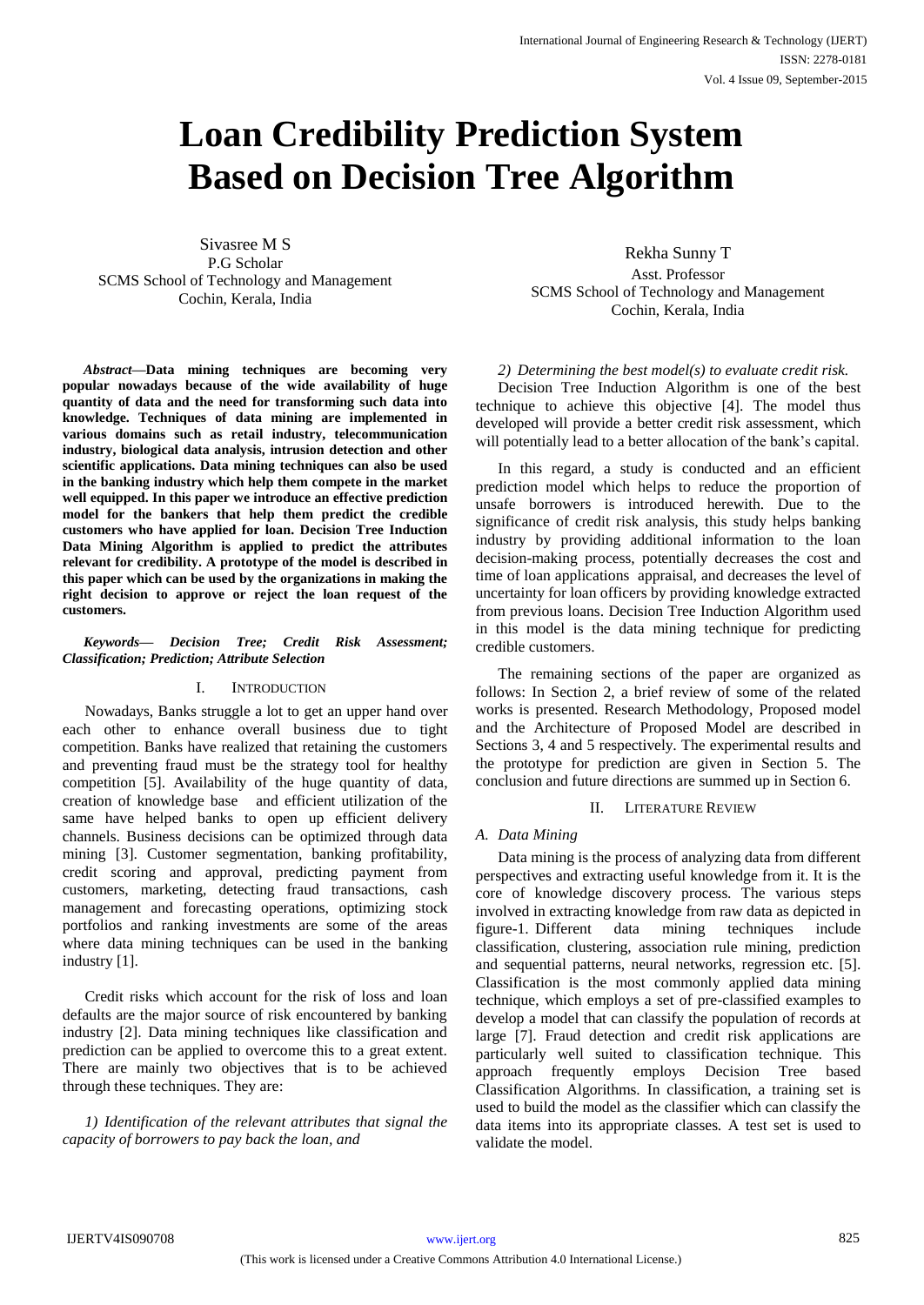

Fig. 1. Steps in Knowledge Extraction

A Decision Tree is a structure that includes a root node, branches, and leaf nodes. Each internal node denotes a test on an attribute, each branch denotes the outcome of a test, and each leaf node holds a class label. The topmost node in the tree is the root node. An example of Decision Tree is depicted in figure2.



Fig. 2. Decision Tree Induction

#### *B. Data Mining in Banking*

Due to tremendous growth in data the banking industry deals with, analysis and transformation of the data into useful knowledge has become a task beyond human ability [9]. Data mining techniques can be adopted in solving business problems by finding patterns, associations and correlations which are hidden in the business information stored in the data bases [7]. By using data mining techniques to analyze patterns and trends, bank executives can predict, with increased accuracy, how customers will react to adjustments in interest rates, which customers are likely to accept new product offers, which customers will be at a higher risk for defaulting on a loan, and how to make customer relationships more profitable [4]. Globalization and the stiff competition had led the banks focus towards customer retention and fraud prevention. To help them for the same, data mining is used. By analyzing the past data, data mining can help banks to predict credible customers. Thus they can prevent frauds, they can also plan for launching different special offers to retain those customers who are credible. Certain areas that effectively utilize data mining in banking industry are marketing, risk management and customer relationship management.

Marketing: It is one of the most widely used areas of data mining in the banking industry. The consumer behavior with reference to product, price and distribution channel can be analyzed by the marketing department. The reaction of the customers to the existing and new products can also be known. This information can be used by the banks to promote the products, improve quality of products and services, and gain competitive advantages. Bank analysts can also analyze the past trends, determine the present demands and forecast the customer behavior of various products and services, in order to grab more business opportunities [10].

Risk Management: It is widely used for managing risks in the banking industry. Bank executives need to know the credibility of customers they are dealing with. Offering new customers credit cards, extending existing customers' lines of credit, and approving loans can be risky decisions for banks, if they do not know anything about their customers [4]. Banks provide loans to their customers by verifying the various details relating to the loan, such as amount of loan, lending rate, repayment period etc. Even though, banks are cautious while providing loan, there are chances of loan repaying defaults by customers. Data mining technique helps to distinguish borrowers who repay loans promptly from those who default.

Customer Relationship Management: Data mining can be useful in all the three phases of a customer relationship cycle such as customer acquisition, increasing value of the customer and customer retention [11]. Customer acquisition and retention are very important concerns of any industry, especially the banking industry [4]. Banks have to cater the needs of the customers by providing the services they prefer. This will ultimately lead to customer loyalty and customer retention. Data mining techniques help to analyze the customers who are loyal from those who shift to other banks for better services. If the customer is shifting from his bank to another, reasons for such shifting and the last transaction performed before shifting can be known, and this will help the banks to perform better and retain their customers [10].

#### III. RESEARCH METHODOLOGY

The reference model for our work is cross-industry standard process for data mining (CRISP-DM) fig 3 [2] which is well-known to develop Data Mining projects.

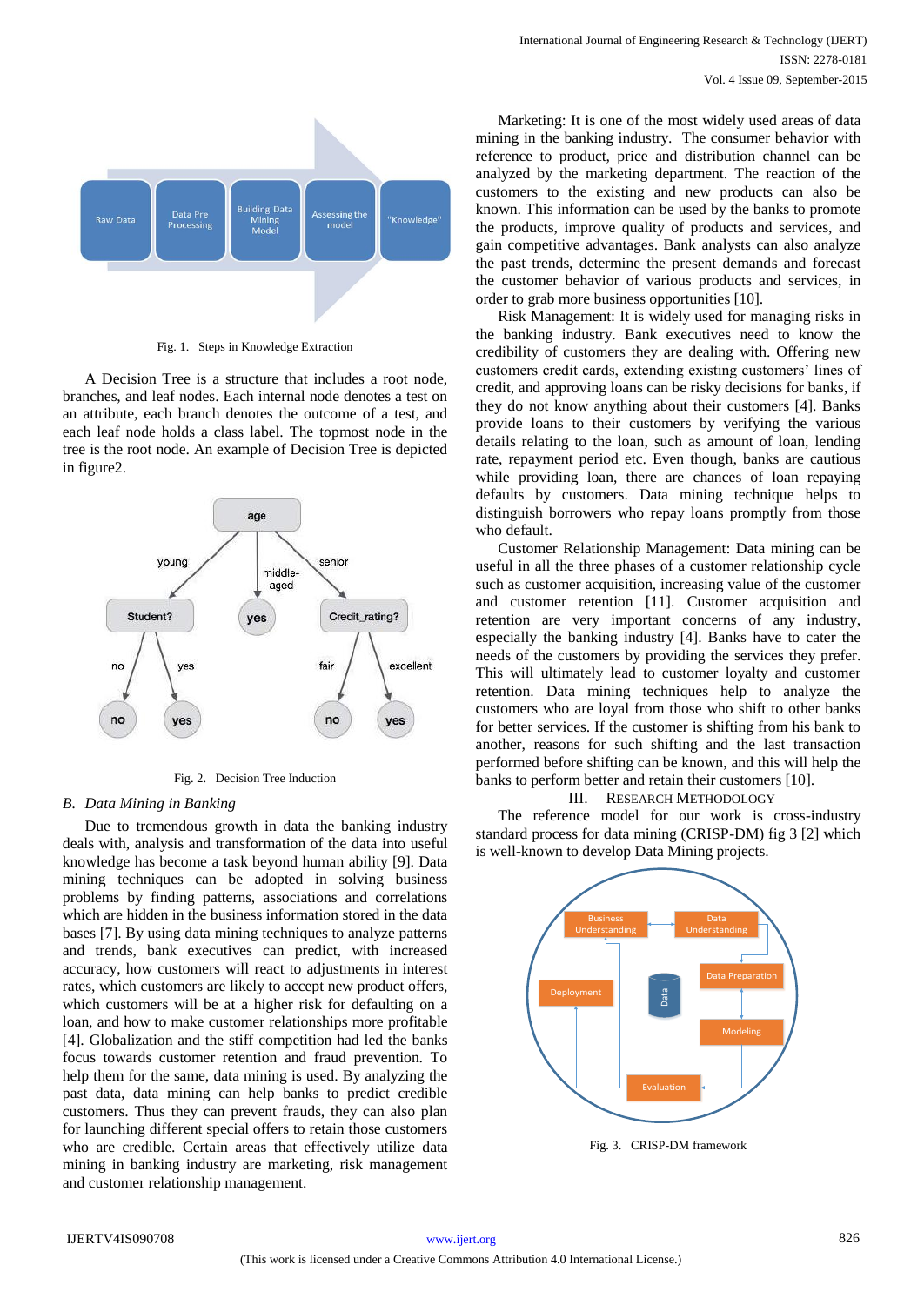According to this methodology, the steps of research can be described as follows:

## *A. Business understanding*

Business understanding: It is the initial phase which focuses on understanding the project objectives and requirements from a business perspective, then converting this knowledge into a data mining problem definition and a preliminary plan designed to achieve the objectives.

# *B. Data understanding.*

The data understanding phase focuses on initial data collection, familiarization of data, identification of data quality problems, and interesting subsets to form hypotheses for hidden information etc.

# *C. Data preparation*

The data preparation phase covers all activities to construct the final dataset (data that will be fed into the modelling tool from the initial raw data). There is no prescribed order for data preparation tasks. Sometimes tasks are to be repeatedly performed, like selection of table, record and attribute as well as transformation and cleaning of data for modelling tools.

## *D. Modeling*

Various modelling techniques are selected and applied in this phase. Typically, there are several techniques for the same data mining problem type. Since some techniques have specific requirements on the form of data, sometimes it needs to go back to the data preparation phase.

## *E. Evaluation*

This phase is to be covered before proceeding to the final deployment of the model, to be certain that business objectives are properly achieved. Consideration and successful implementation of all important business issues are to be confirmed. At the end of this phase, a decision on the use of the data mining results should be reached.

# *F. Deployment*

Creation of the model is generally not the end of the project. The knowledge gained will have to be organized and presented in such a way that the customer can use it [1].

# IV. PROPOSED MODEL

The proposed model focuses on predicting the credibility of customers for loan repayment by analyzing their behavior. The input to the model is the customer behavior collected. Based on the output from the classifier, decision on whether to approve or reject the customer request can be made. Decision Tree Induction data mining technique is used to generate the relevant attributes and also make the decision in the model. Data mining model of the proposed system is as depicted in figure4.

## *A. Problem Understanding*

The data mining model is initiated with collection of details regarding the banking sector and the existing loan processing procedures. The challenges and the main risks associated with the loan approval/rejection in banking sector are thus better understood.



## Fig. 4. Proposed Model

# *B. Data Understanding*

In Data Understanding phase, the bank dataset of customer details, which is required for data mining, is collected and got familiarized with. Various attributes needed are also studied.

# *C. Data Filtering*

The attributes in the bank data set are filtered and the relevant attributes needed for prediction are selected. After that the incomplete and noisy records in the dataset are removed and prepared for mining.

## *D. System Modelling*

In this stage the system is developed in an efficient and user-friendly manner so that even those users with less technical knowledge can also use it comfortably. The system provides the most relevant attributes that help in determining whether to approve or reject the loan application. This aids in predicting the credibility of future customers.

## *E. System Evaluation*

In the final stage, the designed system is tested with test set and the performance is assured.

## ARCHITECTURE OF PROPOSED MODEL

Architecture of the proposed model is as shown in the figure5.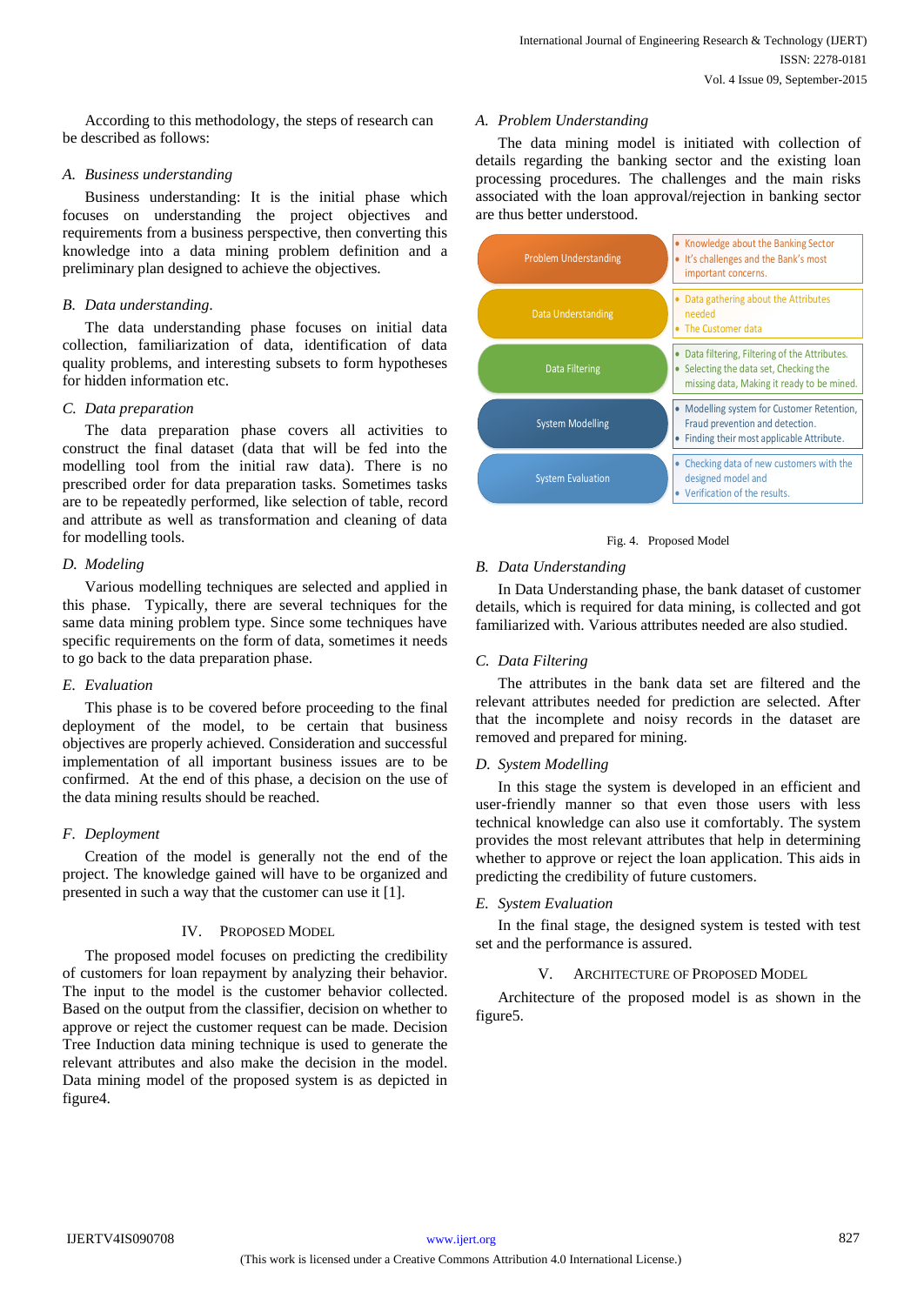

Fig. 5. Architecture of Proposed Model

## *A. Input*

The main highlight of this Loan Credibility Prediction System is that it uses Decision Tree Induction Data Mining Algorithm to screen/filter out the loan requests. A Decision Tree is developed by performing data mining on an existing bank dataset containing 4520 records and 17 attributes.

#### *B. Data Pre-processing*

Initially the Attributes which are critical to make a Loan Credibility Prediction is identified with Information Gain as the attribute-evaluator and Ranker as the search-method. Manual preprocessing is also performed.

#### *C. Data Filtering*

Final dataset after preprocessing is divided in such a way that there is 66 % training set and 34 % test set. Test set is used to validate the final result of the classifier.

## *D. Decision Tree Algorithm*

An efficient Decision Tree is formulated with Decision Tree Induction Algorithm. It produces a model with the most relevant 6 attributes. Attribute with rank-1 is placed as the root node of the Decision tree, other attributes from Rank-2 to Rank-6 constitute the intermediate nodes. A decision is made at each node and the leaf node gives us the final result. That is, if the customer possess the minimum loan repayment capacity, then the future risks can be avoided. The main benefit of applying Data Mining is that we can always rely on the result of the algorithm to accept or reject the loan application.

## VI. EXPERIMENTAL RESULTS

The results of the experimental analysis in predicting the loan repayment capacity are presented in this section. We have implemented our proposed model in ASP.NET-MVC5. An existing bank dataset has been used for the prediction. We have used a bank dataset of moderate size (4520) for the experimental analysis. After the pre-processing phase where dimensionality reduction was done manually and the dataset was reduced to a size of 3271. Ranks of the attributes are found out by manually adding and applying Information Gain as attribute evaluator and Ranker as search.



Fig. 6. Attribute Ranking

The ranks of the Attributes (generated using Ranker) are as listed in the following table1.

| <b>Rank</b> | <b>Attribute</b>      | <b>Description</b>                                    |
|-------------|-----------------------|-------------------------------------------------------|
| 1           | Job                   | Occupation of the Applicant                           |
| 2           | age                   | Age of the Applicant                                  |
| 3           | Income                | Monthly Income of the Applicant                       |
| 4           | Education             | Education Qualification of the<br>Applicant           |
| 5           | <b>Marital Status</b> | Marital Status of the Applicant                       |
| 6           | <b>Existing Loan</b>  | Whether the Applicant have an<br>existing EMI or not. |

Fig. 7. Relavant attributes along with rank (Table 1)

The decision tree thus generated is as given in figure 7.



Fig. 8. Decision Tree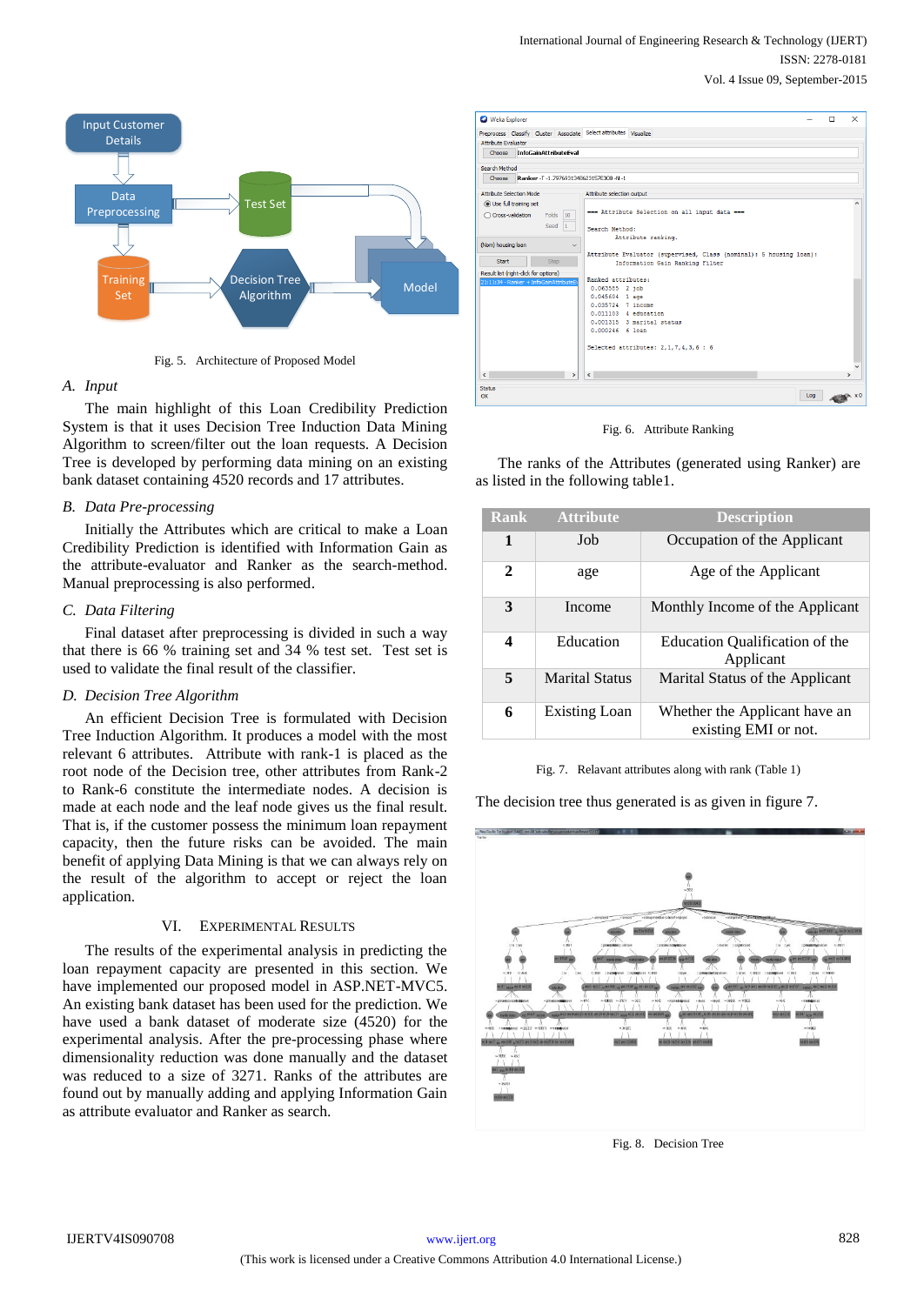| Weka Explorer                                                     |                                  |                                                          |     | $\Box$ | $\times$                       |
|-------------------------------------------------------------------|----------------------------------|----------------------------------------------------------|-----|--------|--------------------------------|
| Preprocess Classify Cluster Associate Select attributes Visualize |                                  |                                                          |     |        |                                |
| <b>Classifier</b>                                                 |                                  |                                                          |     |        |                                |
| 348 -C 0.25 -M 2<br>Choose                                        |                                  |                                                          |     |        |                                |
| <b>Test options</b>                                               | Classifier output                |                                                          |     |        |                                |
| $\bigcap$ Use training set                                        | === Run information ===          |                                                          |     |        |                                |
| $\bigcap$ Supplied test set<br>Set                                |                                  |                                                          |     |        |                                |
| Cross-validation Folds<br>10                                      | Scheme:                          | weka.classifiers.trees.J48 -C 0.25 -M 2                  |     |        |                                |
|                                                                   | <b>Relation:</b>                 | bank-weka.filters.unsupervised.attribute.Remove-R5, 9-17 |     |        |                                |
| (a) Percentage split<br>66<br>$\frac{9}{6}$                       | Instances:<br><b>Attributes:</b> | 3271<br>$\overline{7}$                                   |     |        |                                |
| More options                                                      |                                  |                                                          |     |        |                                |
|                                                                   |                                  | age<br>iob                                               |     |        |                                |
| (Nom) housing loan<br>$\checkmark$                                |                                  | marital status                                           |     |        |                                |
|                                                                   |                                  | education                                                |     |        |                                |
| Start<br><b>Stop</b>                                              |                                  | income                                                   |     |        |                                |
|                                                                   |                                  | housing loan                                             |     |        |                                |
| Result list (right-click for options)                             |                                  | loan                                                     |     |        |                                |
| 22:08:49 - trees. 348                                             | Test mode:                       | split 66.0% train, remainder test                        |     |        |                                |
|                                                                   |                                  | === Classifier model (full training set) ===             |     |        |                                |
|                                                                   | J48 pruned tree                  |                                                          |     |        |                                |
|                                                                   | ------------------               |                                                          |     |        |                                |
|                                                                   | age $\leq$ 54                    |                                                          |     |        |                                |
|                                                                   | $10b =$ unemploved<br>г          |                                                          |     |        |                                |
|                                                                   | $1$ loan = no<br>٠               |                                                          |     |        |                                |
|                                                                   | $\langle$                        |                                                          |     |        | $\mathcal{P}$                  |
| <b>Status</b>                                                     |                                  |                                                          |     |        |                                |
| OK                                                                |                                  |                                                          | Log |        | $\mathbf{k} \times \mathbf{0}$ |
|                                                                   |                                  |                                                          |     |        |                                |

Fig. 9. Decision Tree generation

The following figure shows the performance measure of the model for varying number of customers.



Fig. 10. Accuracy vs. number of customers

| $\rightarrow$<br>$\circ$<br>$\leftarrow$               | localhost 63977/fill-application.aspx# |        |                                            |                                                                                     |                                    | □ ☆      | $\equiv$ | $\sigma$<br>図<br>۵ | $\times$<br>$\cdots$ |
|--------------------------------------------------------|----------------------------------------|--------|--------------------------------------------|-------------------------------------------------------------------------------------|------------------------------------|----------|----------|--------------------|----------------------|
| <b>O</b> DecideCo Inc<br>$\equiv$                      |                                        |        |                                            |                                                                                     |                                    | FAQ Page |          |                    | $\mathbf{r}$         |
| Complete the Details                                   |                                        |        |                                            |                                                                                     |                                    |          |          |                    |                      |
| <b>&amp; Dashboard</b> / Complete the Details          |                                        |        |                                            |                                                                                     |                                    |          |          |                    |                      |
| Fill form to get your Home Loan eligibility instantly. |                                        |        |                                            |                                                                                     |                                    |          |          |                    |                      |
|                                                        |                                        |        |                                            |                                                                                     |                                    |          |          |                    |                      |
| Choose your Loan Purpose                               | Buy a Flat from Builder                | $\sim$ | Do you have any existing<br><b>EMI's 7</b> | Yes                                                                                 | $\sim$                             |          |          |                    |                      |
| <b>Education Qualification</b>                         | Secondary                              |        | <b>Select your Maritial Status</b>         | Married                                                                             | $\sim$                             |          |          |                    |                      |
| Do you own a House ?                                   | Yes                                    | $\sim$ | Verify your Email Id.                      | sree.siva999@gmail.com                                                              |                                    |          |          |                    |                      |
| Choose your Employement<br>Type                        | Salaried                               | $\sim$ |                                            | The information provided by me here is correct. I agree to be contacted by the Bank |                                    |          |          |                    |                      |
| <b>Enter your gross Monthly</b><br>Income              | S6666                                  |        |                                            | $\checkmark$ m not a robot                                                          | HOAPTONA<br><b>Privacy - Terms</b> |          |          |                    |                      |
|                                                        | 11-02-1992                             |        |                                            | Get Loan Quote                                                                      |                                    |          |          |                    |                      |

Fig. 11. Prediction ( success scenario )

| J. LINEKINGUD BYL.<br>$\leftrightarrow$ 0                                                                                                                                                                           | localhost 63977/MiningSuccess          |                                     |          | □☆<br>$\equiv$ | <b>ZA</b><br>$\cdots$ |  |  |  |
|---------------------------------------------------------------------------------------------------------------------------------------------------------------------------------------------------------------------|----------------------------------------|-------------------------------------|----------|----------------|-----------------------|--|--|--|
| DecideCo Inc<br>$\equiv$                                                                                                                                                                                            |                                        |                                     |          | FAQ Page       | o.<br>$\Delta \tau$   |  |  |  |
| Your application successfully<br>accepted<br>An Email has been sent to your registered mail box with your User Name and Password . Please check the your<br>Mail Box to get your Login information.<br>Log in Now » |                                        |                                     |          |                |                       |  |  |  |
|                                                                                                                                                                                                                     |                                        | Fig. 12. Prediction result (passed) |          |                |                       |  |  |  |
| DecideCo inc<br>$\times$ +                                                                                                                                                                                          |                                        |                                     |          | □☆<br>$=$      | 図                     |  |  |  |
| $\circ$<br>$\rightarrow$<br><b>DecideCo Inc</b><br>$\equiv$                                                                                                                                                         | localhost 63977/fill-application.aspx# |                                     |          | FAQ Page       |                       |  |  |  |
| omplete the Details<br>Dashboard / Complete the Details                                                                                                                                                             |                                        |                                     |          |                |                       |  |  |  |
| Fill form to get your Home Loan eligibility instantly                                                                                                                                                               |                                        |                                     |          |                |                       |  |  |  |
| Choose your Loan Purpose                                                                                                                                                                                            | Buy a Plot                             | Do you have any existing<br>EMI's ? | Yes      |                |                       |  |  |  |
| <b>Education Qualification</b>                                                                                                                                                                                      | Secondary                              | <b>Select your Maritial Status</b>  | Divorced |                |                       |  |  |  |

ľ

ľ

e  $\checkmark$  m not a robo S6660  $10-01-195$ Get Loan Quote

#### Fig. 13. Prediction ( failure scenario )





Fig. 14. Prediction result ( failed )

Fig. 15. Finding eligible loan amount